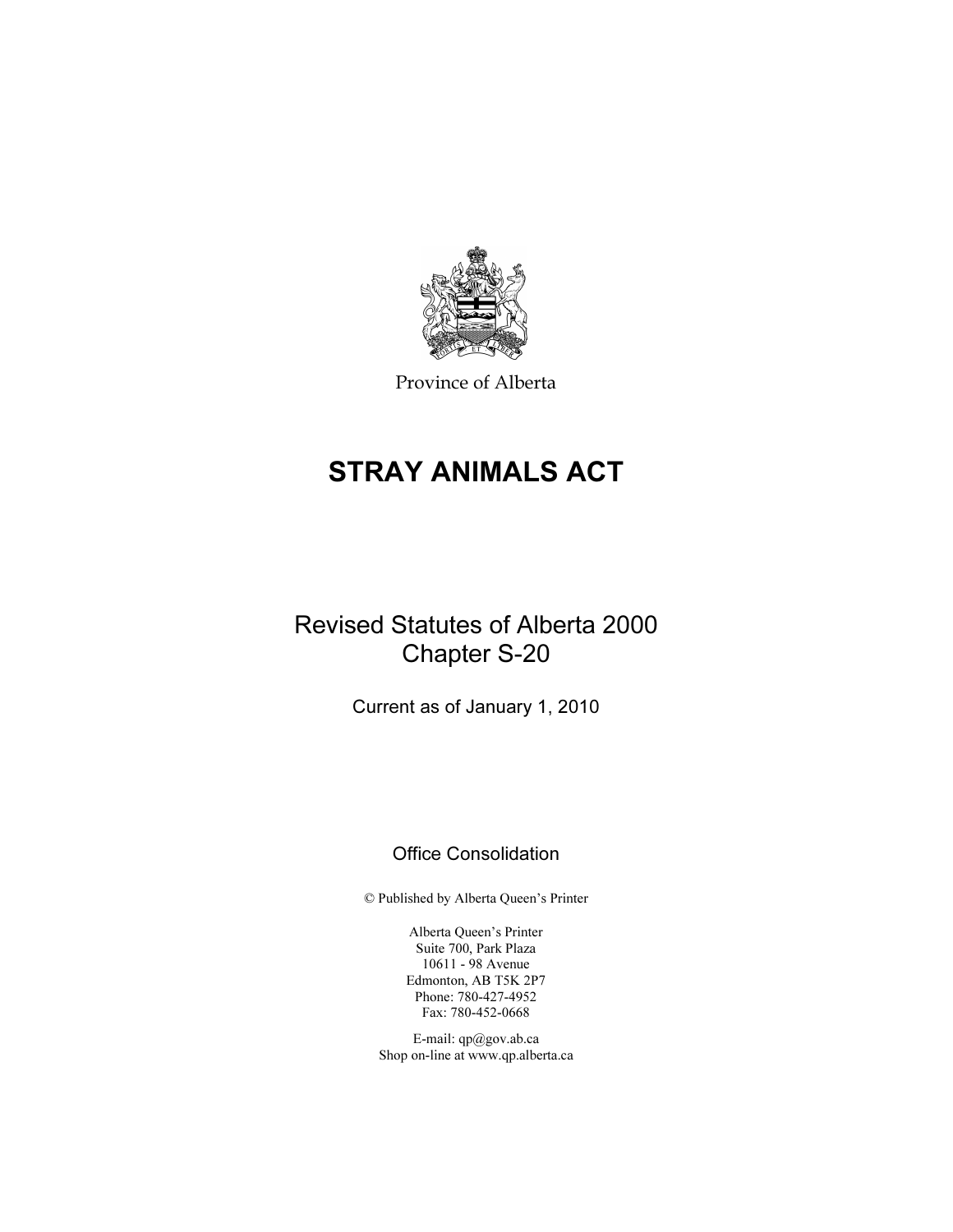#### Copyright and Permission Statement

Alberta Queen's Printer holds copyright on behalf of the Government of Alberta in right of Her Majesty the Queen for all Government of Alberta legislation. Alberta Queen's Printer permits any person to reproduce Alberta's statutes and regulations without seeking permission and without charge, provided due diligence is exercised to ensure the accuracy of the materials produced, and Crown copyright is acknowledged in the following format:

© Alberta Queen's Printer, 20\_\_.\*

\*The year of first publication of the legal materials is to be completed.

#### Note

All persons making use of this consolidation are reminded that it has no legislative sanction, that amendments have been embodied for convenience of reference only. The official Statutes and Regulations should be consulted for all purposes of interpreting and applying the law.

## **Regulations**

The following is a list of the regulations made under the Stray Animals Act that are filed as Alberta Regulations under the Regulations Act

|                   | Alta. Reg. | Amendments          |
|-------------------|------------|---------------------|
| Stray Animals Act |            |                     |
|                   |            |                     |
|                   |            | 63/2003, 5/2008,    |
|                   |            | 220/2008, 123/2017  |
|                   |            |                     |
|                   |            | 239/2007, 60/2008,  |
|                   |            | 201/2008, 237/2008, |
|                   |            | 90/2014, 109/2017   |
|                   |            |                     |
|                   |            | 118/2017            |
|                   |            |                     |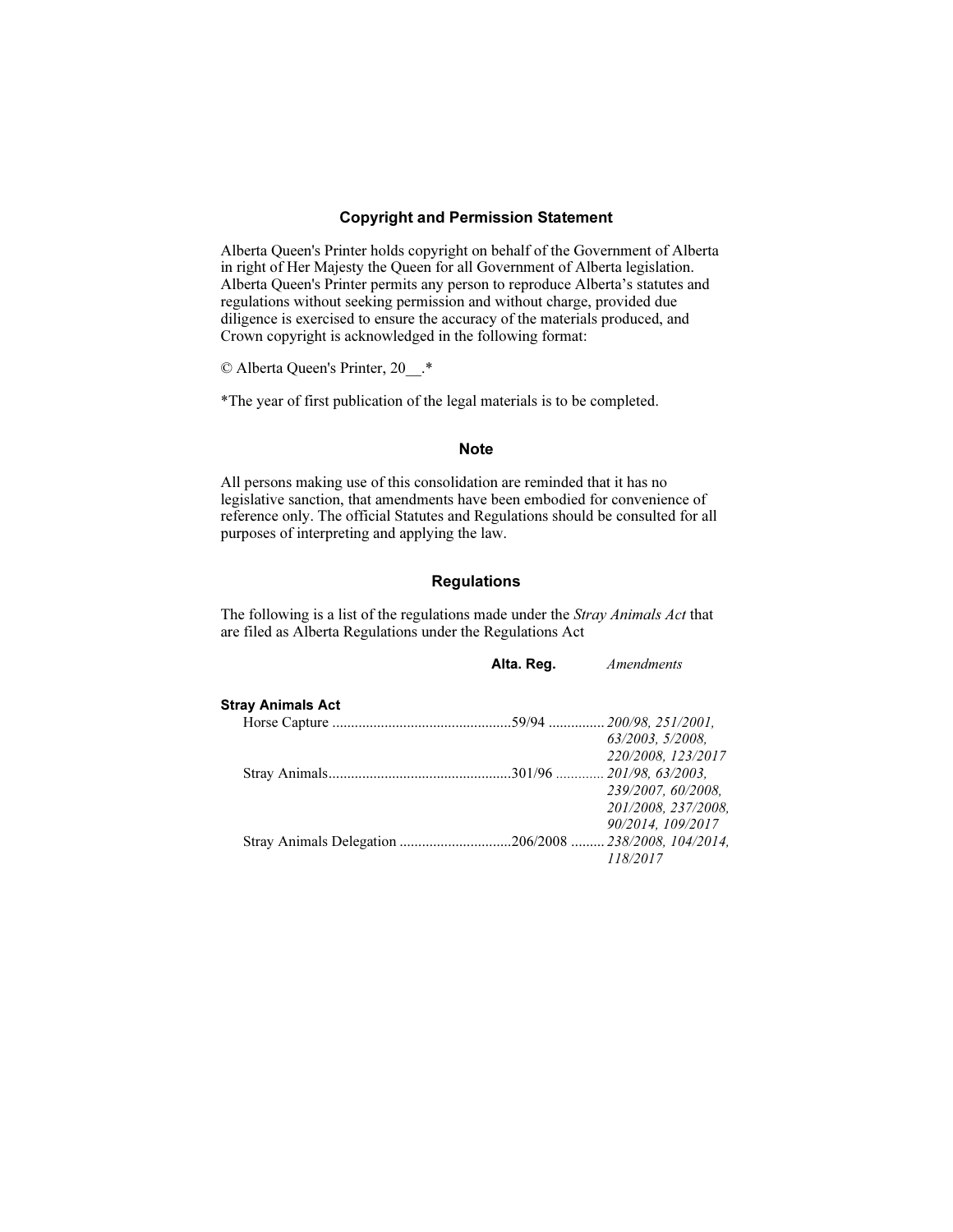## **STRAY ANIMALS ACT**

Chapter S-20

## *Table of Contents*

- Definitions
- Interpretation
- Crown bound
- Staff

## **Part 1 Liability for Trespassing Livestock**

- Liability for trespassing livestock
- Exemption from liability
- Liability for opening and not closing gate

## **Part 2 Capture of Stray Livestock**

- Capture of trespassing livestock
- Licence
- Suspension, cancellation
- Exemption
- Powers of inspector
- Destruction of dangerous livestock
- Impoundment
- Entry on land
- Confinement of livestock
- Duties of inspector
- Release of impounded livestock
- Disposition of proceeds of sale of livestock
- Insufficient proceeds
- Dispute over expenses
- Sale of unclaimed nursing calves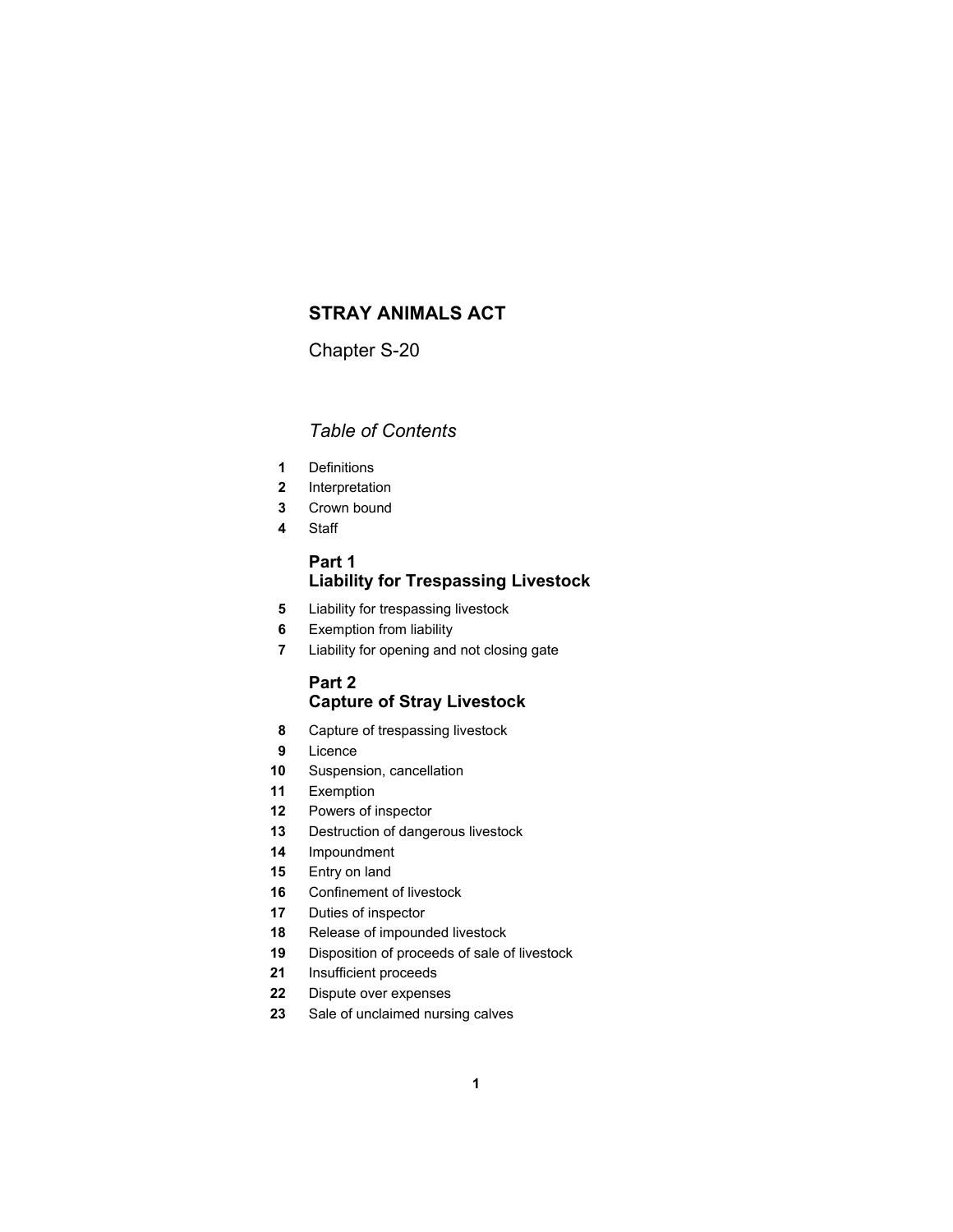### **Part 3 Protection of Property from Dogs and Designated Animals**

- **24** Definitions
- **25** Right to kill dog
- **26** Order to kill dog
- **26.1** Regulations respecting designated animals

### **Part 4 General Matters**

- **27** Self-government
- **28** Rules
- **29** Not Crown agent
- **30** Financial Administration Act not applicable
- **31** Business Corporations Act, s122(4)
- **32** Collections
- **33** Reports
- **34** Forms
- **35** Regulations
- **36** Tariff
- **37** Livestock straying on highway
- **38** Civil liability unaffected
- **39** Offence and penalty
- **41** Offence
- **42** General penalty

HER MAJESTY, by and with the advice and consent of the Legislative Assembly of Alberta, enacts as follows:

#### **Definitions**

**1** In this Act,

- (a) "highway" has the same meaning as it has in the *Traffic Safety Act*;
- (b) "inspector" means
	- (i) a person appointed or designated as an inspector pursuant to section 4, or
	- (ii) a member of the Royal Canadian Mounted Police;
- (c) "livestock" means livestock as defined in the regulations;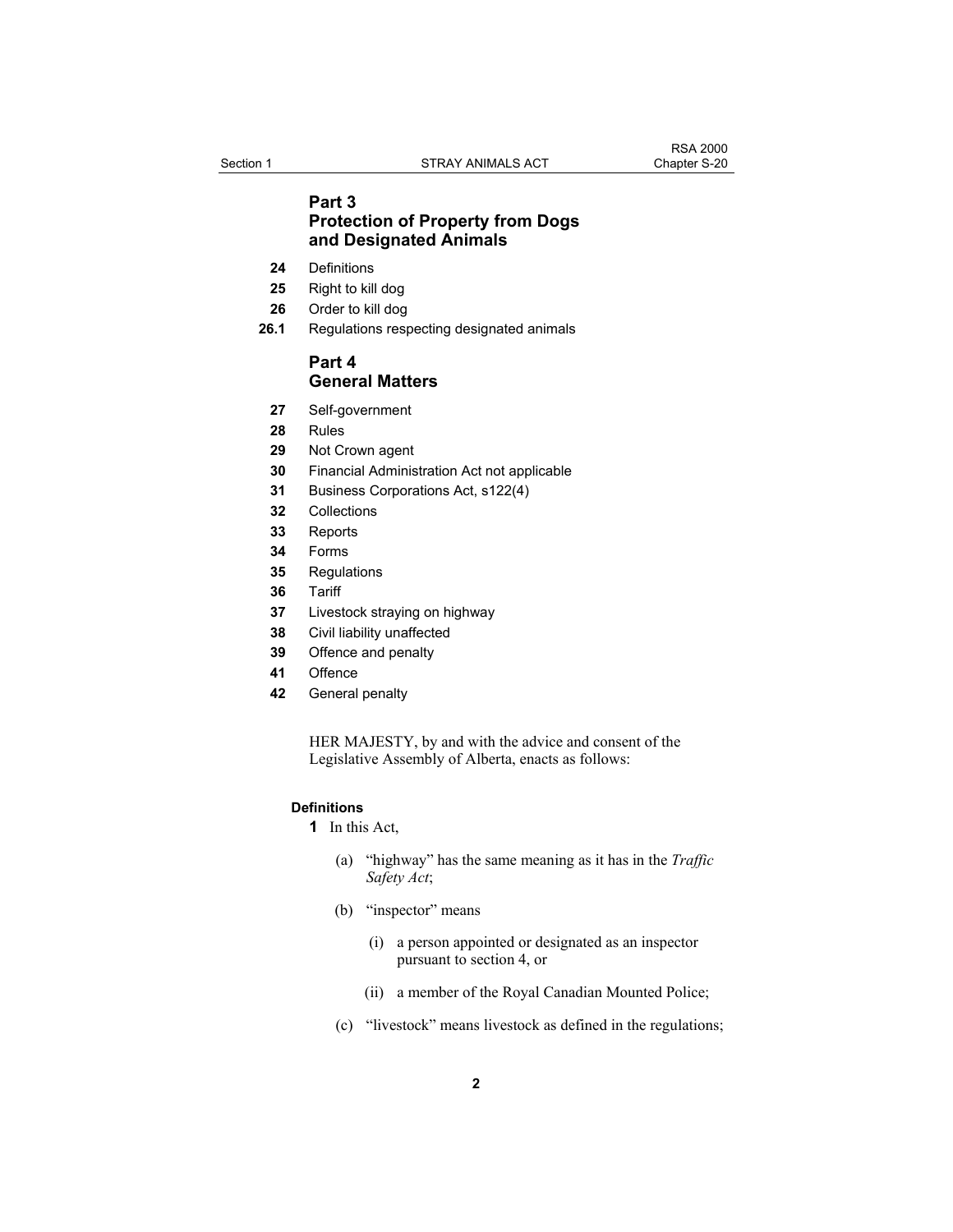| Section 2 |     | STRAY ANIMALS ACT                                                                                                      | <b>RSA 2000</b><br>Chapter S-20 |
|-----------|-----|------------------------------------------------------------------------------------------------------------------------|---------------------------------|
|           | (d) | "Minister" means the Minister determined under section<br>16 of the <i>Government Organization Act</i> as the Minister |                                 |

 (e) "public land" means land of the Crown in right of Alberta. RSA 2000 cS-20 s1;RSA 2000 cT-6 s211; 2005 c19 s2

#### **Interpretation**

**2** For the purposes of this Act,

responsible for this Act;

- (a) the "last person in possession of the livestock" means the last person in actual possession of the livestock, but does not include a person who captures, confines or impounds livestock pursuant to this Act, and
- (b) when livestock are captured, confined or impounded pursuant to this Act, the "last person in possession of the livestock" means the person who was the last person in actual possession of the livestock before the capture, confinement or impoundment of the livestock.

RSA 1980 cS-23 s2

#### **Crown bound**

**3** The Crown in right of Alberta is bound by this Act.

RSA 1980 cS-23 s3

#### **Staff**

**4** The Minister may appoint inspectors and any other persons required for the purposes of this Act and the regulations, and may prescribe the duties and fix the remuneration and travelling and living expenses for any person appointed who is not an employee as defined in the *Public Service Act*. RSA 2000 cS-20 s4;2005 c19 s3

## **Part 1 Liability for Trespassing Livestock**

#### **Liability for trespassing livestock**

**5(1)** Subject to section 6, when livestock trespass, the owner of the livestock and the last person in possession of the livestock are jointly and severally liable for

 (a) damage done to real or personal property caused by the trespass of the livestock or by any person in capturing the livestock, and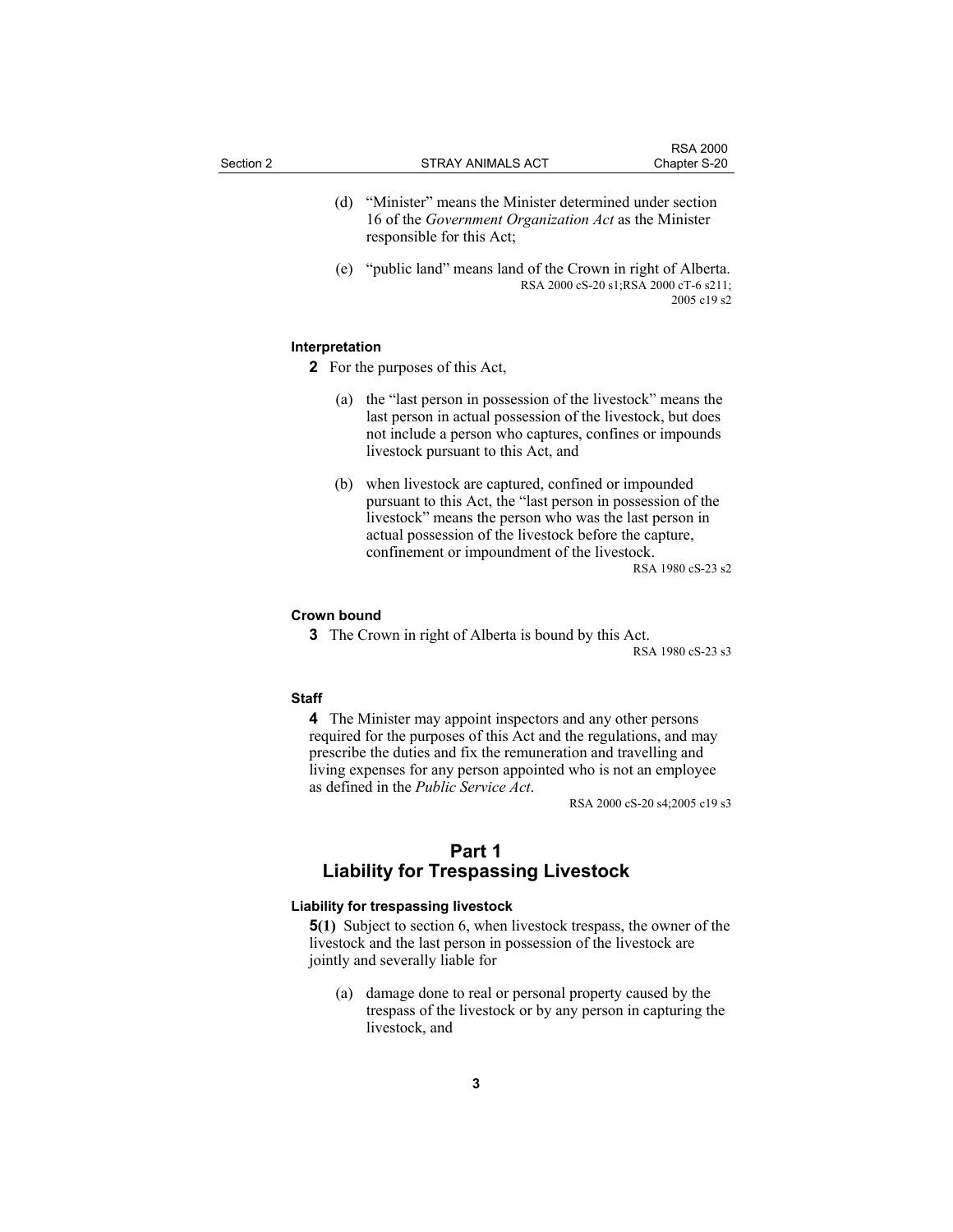**(2)** Expenses, for the purposes of subsection (1)(b) and sections  $7(2)(b)$ ,  $17(a)(ii)$  and  $18(1)$  and  $(2)(a)$ , are expenses incurred in the following:

- (a) capturing, confining and impounding the livestock;
- (b) identifying the livestock;
- (c) attempting to ascertain the owner or the last person in possession of the livestock;
- (d) maintaining the livestock;
- (e) transporting the livestock;
- (f) selling the livestock.

RSA 2000 cS-20 s5;2005 c19 s4

#### **Exemption from liability**

**6(1)** A person is not liable under section 5 for any damage or expense that is due wholly to the fault of the person suffering the damage or expense.

**(2)** In determining whether liability for any damage or expense under section 5 is excluded by subsection (1), the damage or expense shall not be treated as due to the fault of the person suffering it by reason only that the person could have prevented it by fencing the person's land.

RSA 1980 cS-23 s6;1990 c29 s26

#### **Liability for opening and not closing gate**

**7(1)** When a person

- (a) opens and fails to close a gate, or
- (b) tampers with, damages or destroys a gate or fence,

as a result of which livestock escape, the person doing or failing to do the act or thing referred to in clause (a) or (b) is liable as provided in subsections (2) and (3).

**(2)** The person doing or failing to do the act or thing referred to in subsection (1) is liable for

- (a) any damage done to real or personal property by the livestock or by any person in capturing the livestock, and
- (b) any expenses described in section 5(2).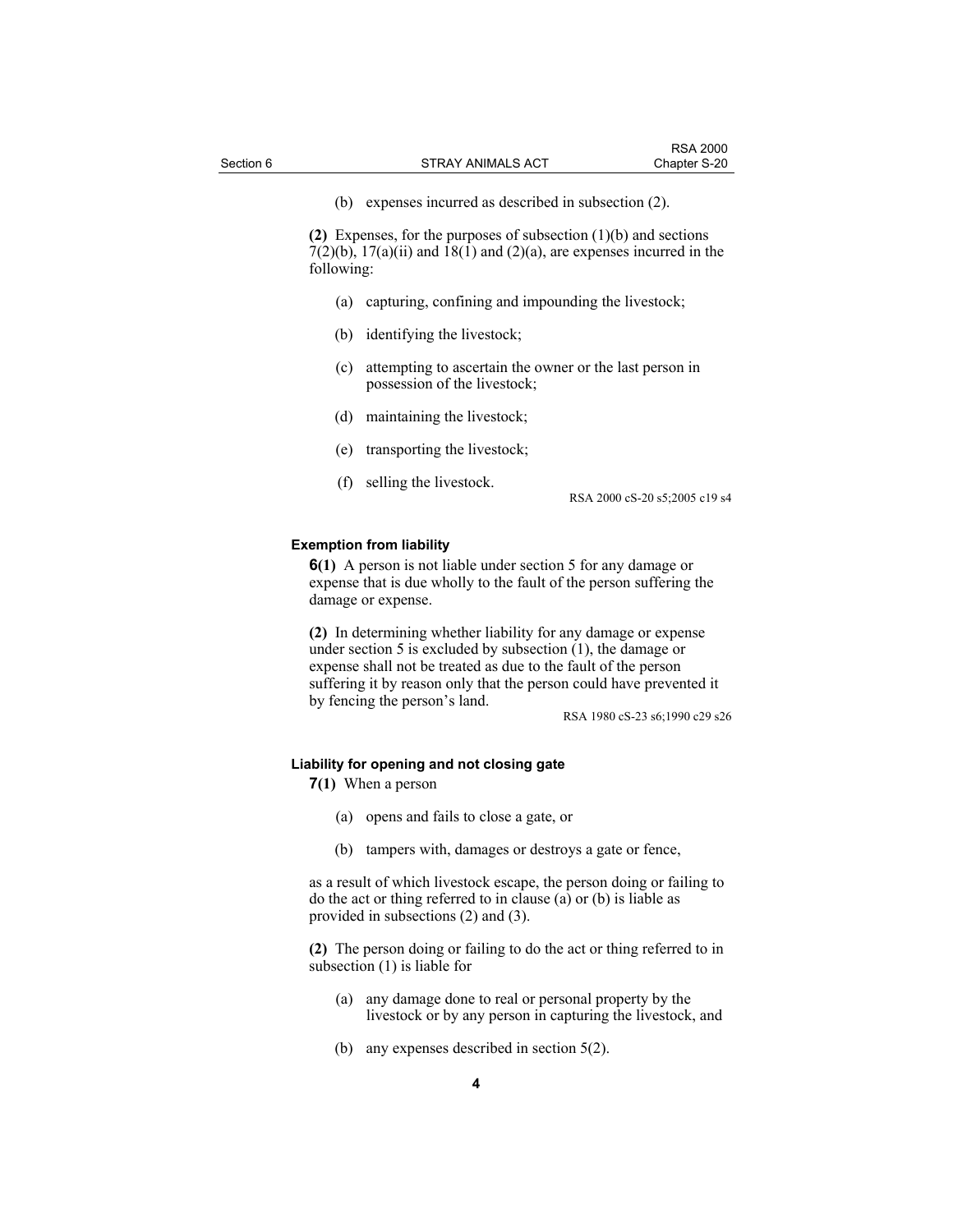**(3)** The person doing or failing to do the act or thing referred to in subsection (1) is liable for the damage and expense referred to in subsection (2) to

- (a) the owner of the livestock, and
- (b) when the last person in possession of the livestock was required to pay for any damage or expense under section 5, to that person.

**(4)** Nothing in this section restricts the liability under section 5 of the owner and the last person in possession of the livestock. RSA 2000 cS-20 s7;2005 c19 s5

## **Part 2 Capture of Stray Livestock**

#### **Capture of trespassing livestock**

**8(1)** If livestock trespass on land, the owner or occupier of the land may, while the livestock are on the owner's or occupier's land, capture and confine them or authorize another person to capture and confine them in a place appropriate to enable an inspector to identify them.

**(2)** No owner, occupier or person on their behalf capturing trespassing livestock under subsection (1) shall permit or allow the captured livestock to be

- (a) transported or driven along a highway, or
- (b) transported or driven over any land of which the owner or occupier is not the owner or the person in possession,

unless authorized to do so by an inspector.

**(3)** When an owner or occupier or a person on the owner's or occupier's behalf captures livestock trespassing on the owner's or occupier's land, the owner or occupier or the person on the owner's or occupier's behalf shall, within 48 hours of the time that the livestock is confined, complete a statement of capture and claim any expenses incurred in connection with the capture of the livestock on the statement of capture and send it to the inspector.

**(4)** When an owner or occupier or a person on the owner's or occupier's behalf captures livestock trespassing on the owner's or occupier's land and the owner of the livestock or the last person in possession of the livestock has been identified, the owner or occupier or the person on the owner's or occupier's behalf must as soon as possible notify the owner of the livestock or the last person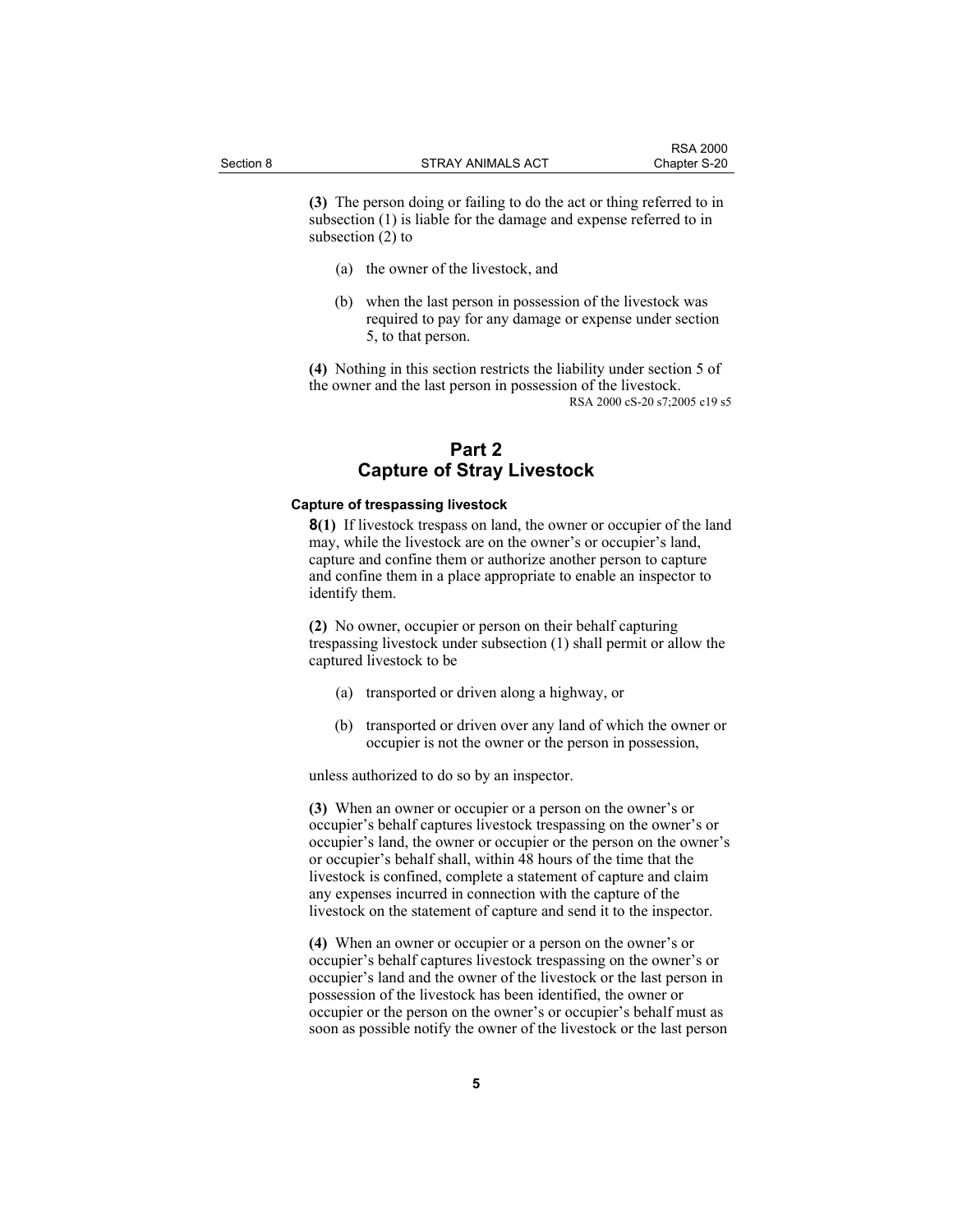in possession of the livestock of the capture and confinement of the livestock.

RSA 2000 cS-20 s8;2005 c19 s6

#### **Licence**

**9(1)** The Minister responsible for the administration of the *Public Lands Act* may designate public land for which a licence under this section may be issued if, in the opinion of the Minister, it is necessary to protect, maintain or conserve the range, forage, soil, reforestation, wildlife habitat or other resource or for the safety of the public or of horses or as provided for in the regulations.

**(2)** The Minister responsible for the administration of the *Public Lands Act* may, in accordance with the regulations, issue licences that authorize the licence holder to capture horses on public land designated under subsection (1) and to confine, transport and dispose of those horses.

- **(3)** The Minister may
	- (a) prescribe how many horses may be captured pursuant to the licence, and
	- (b) include any other terms and conditions in the licence that the Minister considers appropriate.

**(4)** A person who holds a licence under this Act shall comply with the terms and conditions of the licence and the person may capture, confine, transport and dispose of a horse captured on public land only in accordance with the licence and the regulations.

**(5)** The Minister may delegate the Minister's powers and duties under this section to an inspector or a forest officer appointed under the *Forests Act*.

**(6)** Notwithstanding subsection (7), a person who owns a horse or who is the agent of a person who owns a horse does not require a licence to capture, confine or transport that horse on public land.

**(7)** If land is designated under subsection (1), no person shall capture, confine or transport a horse on that land unless the person holds a licence that authorizes the capturing, confinement or transportation of the horse.

1993 c25 s3

#### **Suspension, cancellation**

**10(1)** An inspector or a forest officer appointed under the *Forests Act* may suspend or cancel a licence if the inspector or forest officer, on reasonable and probable grounds, is of the opinion that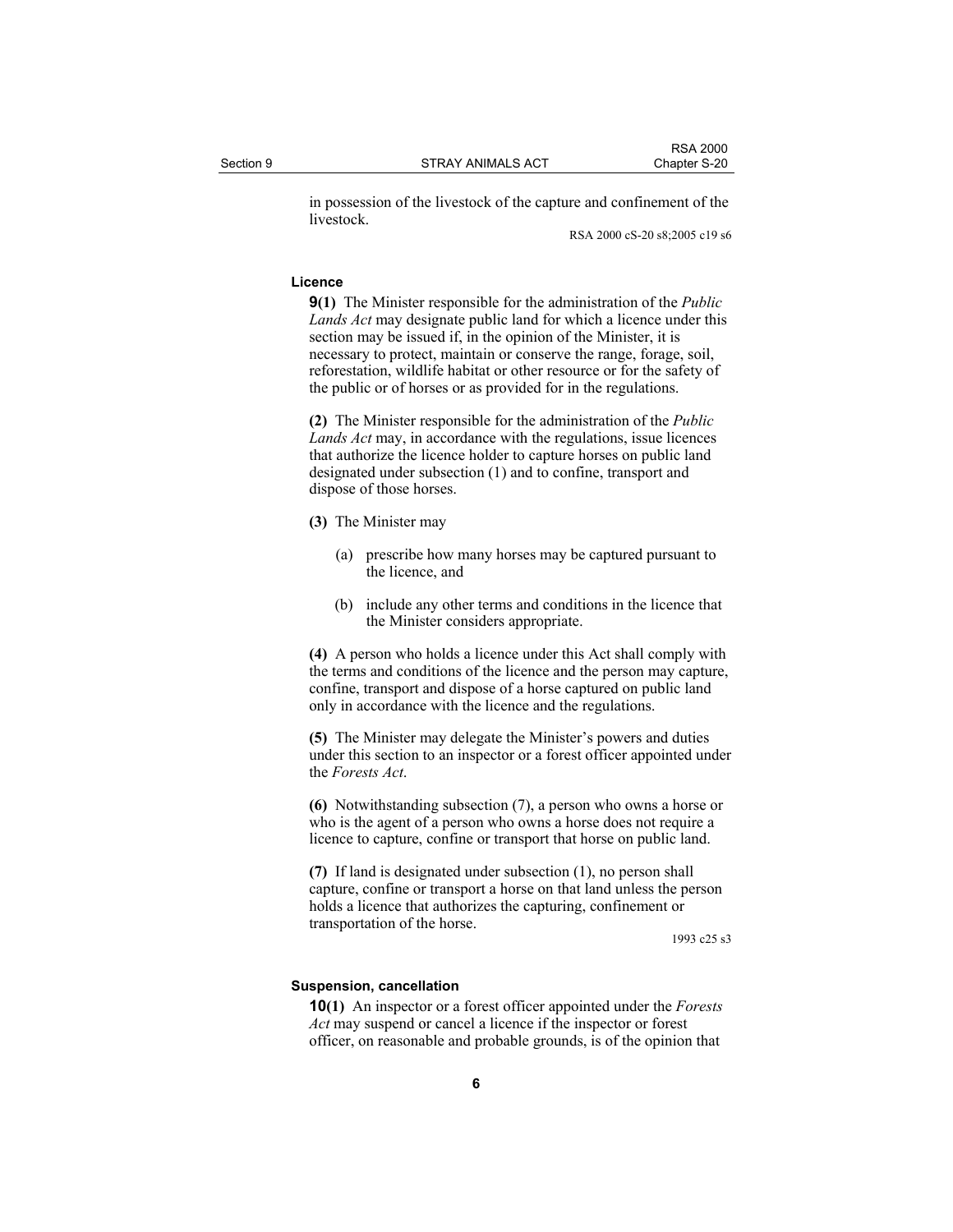the licence holder does not comply with the terms or conditions of the licence, this Act or the regulations under this Act.

**(2)** A person whose licence is suspended or cancelled may appeal the suspension or cancellation to the Minister responsible for the administration of the *Public Lands Act*.

**(3)** The Minister may confirm, vary or revoke a suspension and may confirm or revoke a cancellation, and the Minister's decision is final.

1993 c25 s3

#### **Exemption**

**11** Sections 17 and 18 do not apply to horses captured on public land pursuant to a licence.

1993 c25 s3

#### **Powers of inspector**

**12** An inspector may at any time, if the inspector is satisfied that livestock are trespassing, capture and impound the livestock or authorize a person to capture and impound them.

RSA 1980 cS-23 s9;1984 c39 s5

#### **Destruction of dangerous livestock**

**13** An inspector who is satisfied that

- (a) livestock are trespassing on land,
- (b) attempted capture of the livestock will likely result in injury to some person, and
- (c) after reasonable inquiry the owner or the last person in possession of the livestock is unknown, or the owner or last person in possession of the livestock is unwilling or unable to remove the livestock,

may destroy and arrange for the disposal of the livestock or authorize another person to destroy and arrange for the disposal of the livestock.

1984 c39 s6

#### **Impoundment**

**14(1)** An inspector may impound livestock captured or confined pursuant to this Act by issuing a notice of impoundment containing at least the following:

(a) a description of the livestock,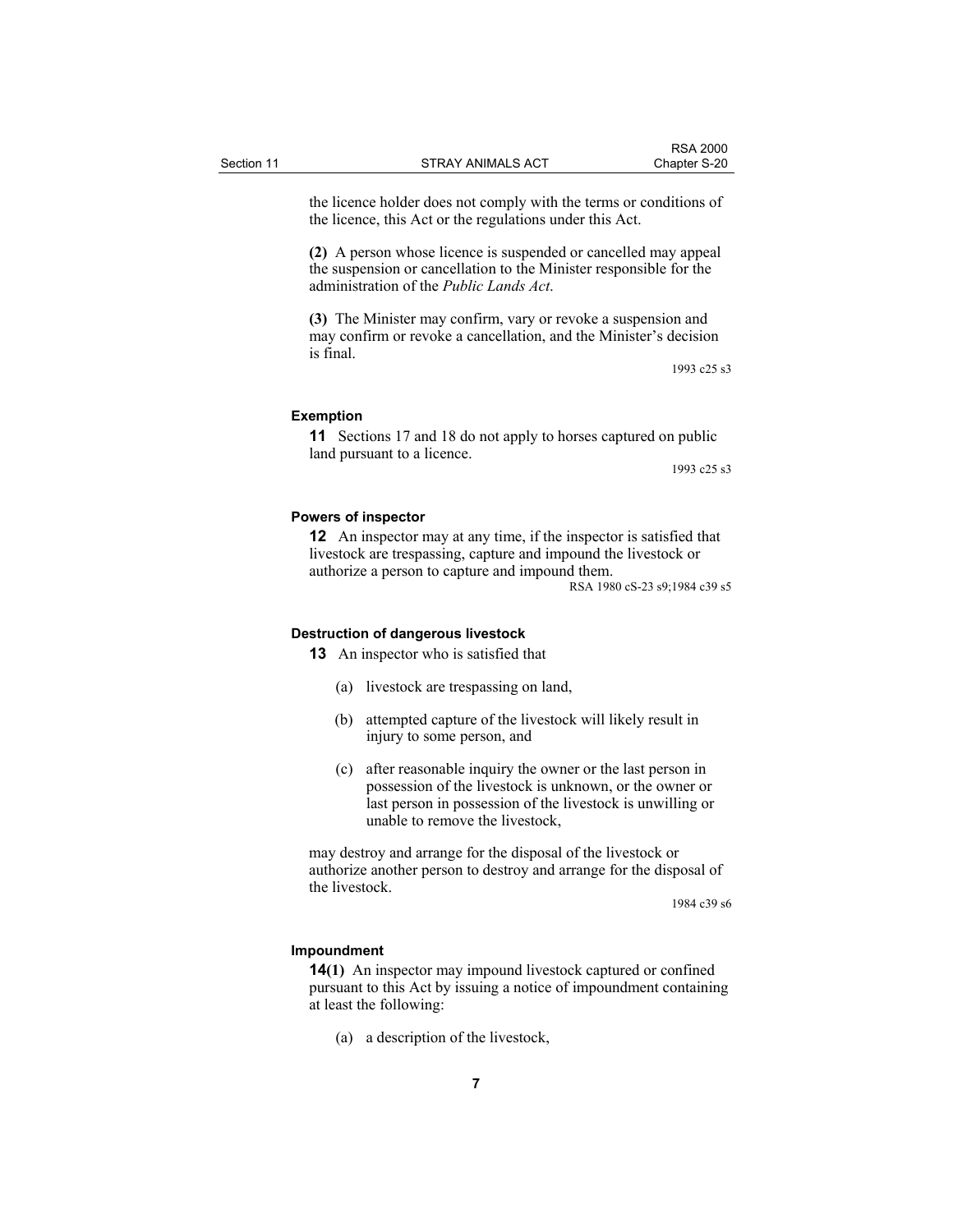- (b) the date of impoundment,
- (c) a description of the place where the livestock was captured,
- (d) a statement that the livestock is impounded, and
- (e) the signature of the inspector impounding the livestock.

**(2)** On the issue of a notice of impoundment, the livestock described in the notice becomes subject to the control of the inspector and shall not be transported or disposed of except

- (a) in accordance with this Act, and
- (b) with the consent of an inspector.

**(3)** No person shall transport, move or dispose of livestock impounded pursuant to this Act without the prior consent of an inspector.

RSA 1980 cS-23 s10

#### **Entry on land**

**15** An inspector may enter on any land or premises without the consent of the owner or occupier of it for the purpose of capturing trespassing livestock and removing it from the land or premises. RSA 1980 cS-23 s11

#### **Confinement of livestock**

**16** When an inspector receives a statement of capture of livestock pursuant to section 8(3), the inspector shall impound the livestock and

- (a) leave the livestock with the person who has the livestock confined, or
- (b) transport or arrange for the transport of the livestock to a livestock market, a stockyard or other place that, in the opinion of the inspector, is a suitable place to keep the livestock.

RSA 1980 cS-23 s12

#### **Duties of inspector**

- **17** When an inspector impounds livestock, the inspector shall
	- (a) if the inspector knows or is able to determine the owner or the last person in possession of the livestock,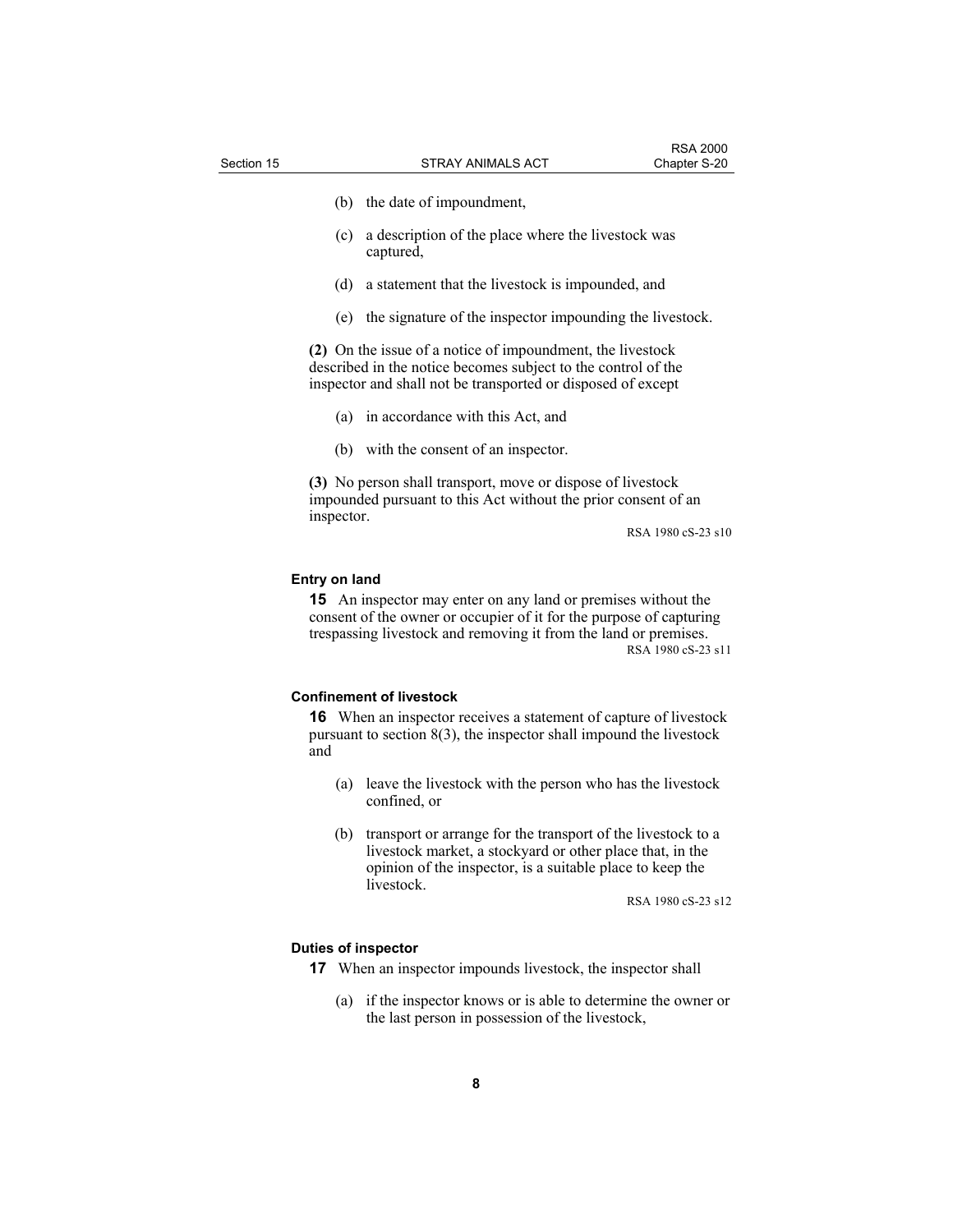| Section 18 |      | STRAY ANIMALS ACT                                                                                                                                                                                                                                                                                                                                                                                         | <b>RSA 2000</b><br>Chapter S-20 |
|------------|------|-----------------------------------------------------------------------------------------------------------------------------------------------------------------------------------------------------------------------------------------------------------------------------------------------------------------------------------------------------------------------------------------------------------|---------------------------------|
|            | (i)  | notify one or both of them of the impoundment of the<br>livestock, and                                                                                                                                                                                                                                                                                                                                    |                                 |
|            | (11) | by notice in writing warn the owner or the last person<br>in possession of the livestock, or both, that, unless<br>the expenses described in section $5(2)$ are paid to the<br>inspector within 14 days after the date of the notice,<br>the livestock will be sold by public auction without<br>further reference to either of them,                                                                     |                                 |
|            | or   |                                                                                                                                                                                                                                                                                                                                                                                                           |                                 |
|            | (b)  | if the inspector does not know and after reasonable<br>inquiry is unable to determine who is the owner or the last<br>person in possession of the livestock, sell the livestock by<br>public auction.                                                                                                                                                                                                     | RSA 2000 cS-20 s17;2005 c19 s7  |
|            |      | <b>Release of impounded livestock</b>                                                                                                                                                                                                                                                                                                                                                                     |                                 |
|            |      | <b>18(1)</b> If, before livestock impounded pursuant to this Act is sold<br>by public auction, the owner or the last person in possession of the<br>livestock claims it and pays the expenses described in section $5(2)$ ,<br>the inspector shall release or authorize the person confining the<br>livestock to release the livestock to the owner or the last person in<br>possession of the livestock. |                                 |
|            |      | (1.1) The inspector shall distribute the money received from the<br>owner of the livestock under subsection (1) to pay the expenses<br>incurred by the owner, the occupier or the person on the occupier's<br>behalf who captured the livestock as claimed in the statement of<br>capture completed under section 8(3).                                                                                   |                                 |
|            |      | (2) When livestock is impounded pursuant to this Act and                                                                                                                                                                                                                                                                                                                                                  |                                 |
|            | (a)  | the owner or the last person in possession of the livestock<br>refuses to pay the expenses described in section $5(2)$ , or                                                                                                                                                                                                                                                                               |                                 |
|            | (b)  | no person claims the livestock,                                                                                                                                                                                                                                                                                                                                                                           |                                 |
|            |      | the inspector shall, on expiry of the notice referred to in section<br>$17(a)$ or after the reasonable inquiry referred to in section $17(b)$ ,                                                                                                                                                                                                                                                           |                                 |

sell the livestock by public auction.

RSA 2000 cS-20 s18;2005 c19 s8

## **Disposition of proceeds of sale of livestock**

**19(1)** When livestock are sold by public auction pursuant to this Act, the proceeds of the sale of the livestock must be paid to the Minister and be disbursed in accordance with this section.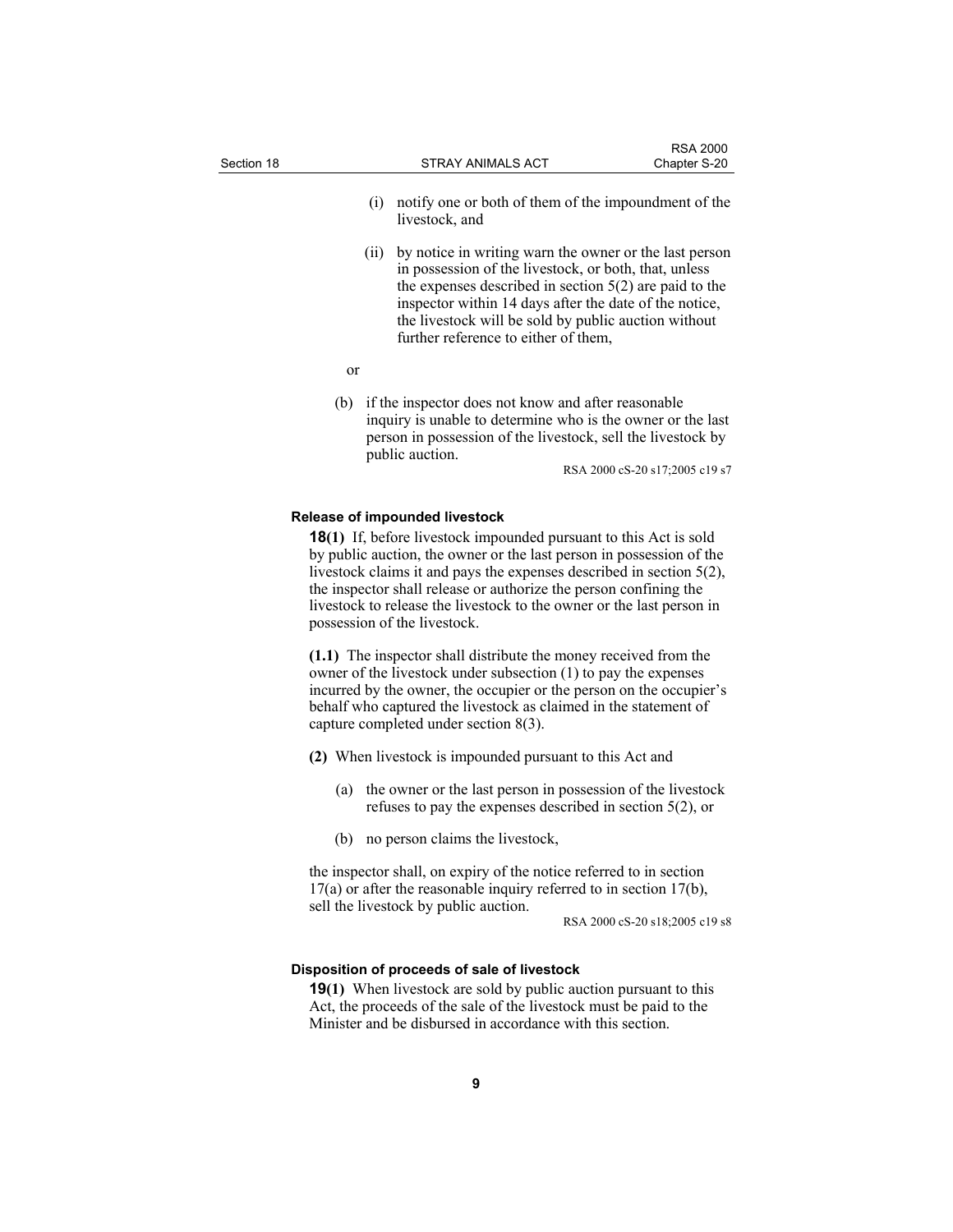**(2)** The proceeds of the sale of the livestock must first be disbursed in the following order on proof of the expenses having been incurred as claimed in the statement of capture under section 8(3) or as claimed in any other manner the Minister determines:

- (a) for expenses incurred in selling the livestock;
- (b) for expenses incurred in transporting the livestock;
- (c) for expenses incurred in identifying the livestock;
- (d) for expenses incurred in maintaining the livestock;
- (e) for expenses incurred in capturing, confining and impounding the livestock;
- (f) for expenses incurred in ascertaining or attempting to ascertain the owner or the last person in possession of the livestock.

**(3)** The Minister shall make a payment under subsection (2) only to the extent that the claim is reasonable, in the opinion of the Minister, and to the extent that money is available.

**(4)** The Minister shall pay compensation out of any balance of the proceeds of the sale of the livestock remaining after compliance with subsection (2), to the extent that money is available, to any person substantiating a claim to the satisfaction of the Minister of damage to real or personal property caused by the livestock or by any person capturing the livestock.

**(5)** The Minister must maintain a trust account into which any balance of the proceeds of the sale of livestock remaining after compliance with subsections (2) and (4) must be deposited.

**(6)** The Minister may pay out of the trust account the balance of the proceeds of sale pertaining to the livestock sold under section 18(2) to any person who proves to the satisfaction of the Minister that the person was the owner of the livestock prior to the sale.

**(7)** The claim for the balance of the proceeds of the sale of the livestock under subsection (6) must be made within one year from the date the livestock is sold by public auction.

**(8)** When livestock are sold by public auction pursuant to this Act and a dispute exists or arises between the former owner or the last person in possession of the livestock and a person claiming to have suffered damage to real or personal property caused by the livestock or by any person capturing the livestock, the proceeds of the sale of the livestock must be disbursed in accordance with subsections (2) and (4) unless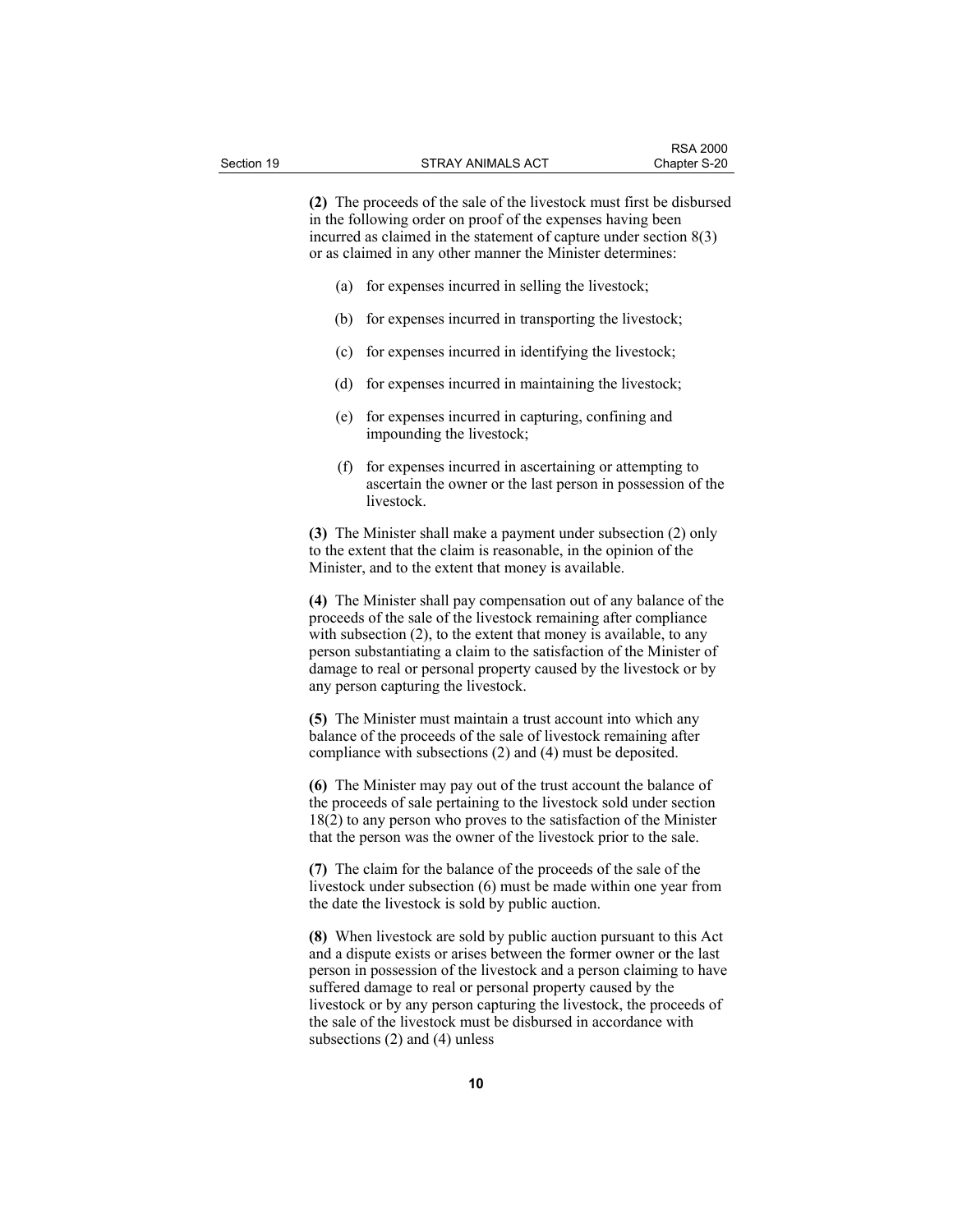- (a) the parties to the dispute agree in writing to the disposition of the balance of the proceeds of the sale of the livestock, in which case the Minister shall pay the balance of the proceeds of the sale of that livestock in accordance with the agreement, or
- (b) a court awards damages and directs payment of an amount from the balance of the proceeds of the sale of the livestock to one or both of the parties to the dispute, in which case the Minister shall pay an amount in accordance with the direction of the court and pay any balance of the proceeds of the sale of the livestock to the former owner of that livestock.

RSA 2000 cS-20 s19;2005 c19 s9

**20** Repealed 2005 c19 s10.

#### **Insufficient proceeds**

**21** Where livestock are sold by public auction under section 18(2) and the proceeds of the sale are insufficient to pay the expenses referred to in section 19(2), the Minister may pay the expenses out of the aggregate amounts deposited in the trust account under section 19(5), but the amount of the expenses paid must not be greater than the amount in the trust account.

RSA 2000 cS-20 s21;2005 c19 s11

#### **Dispute over expenses**

**22** When a dispute arises as to the reasonableness of any claim for expenses under this Part, the Minister may determine what expenses are reasonable in the circumstances, and the Minister's decision is final.

RSA 2000 cS-20 s22;2005 c19 s12

#### **Sale of unclaimed nursing calves**

**23(1)** In this section,

- (a) "community pasture" means land of the Crown in right of Alberta that is
	- (i) established and operated as a community grazing reserve, or
	- (ii) held under a grazing lease by a grazing association,

under the *Public Lands Act*;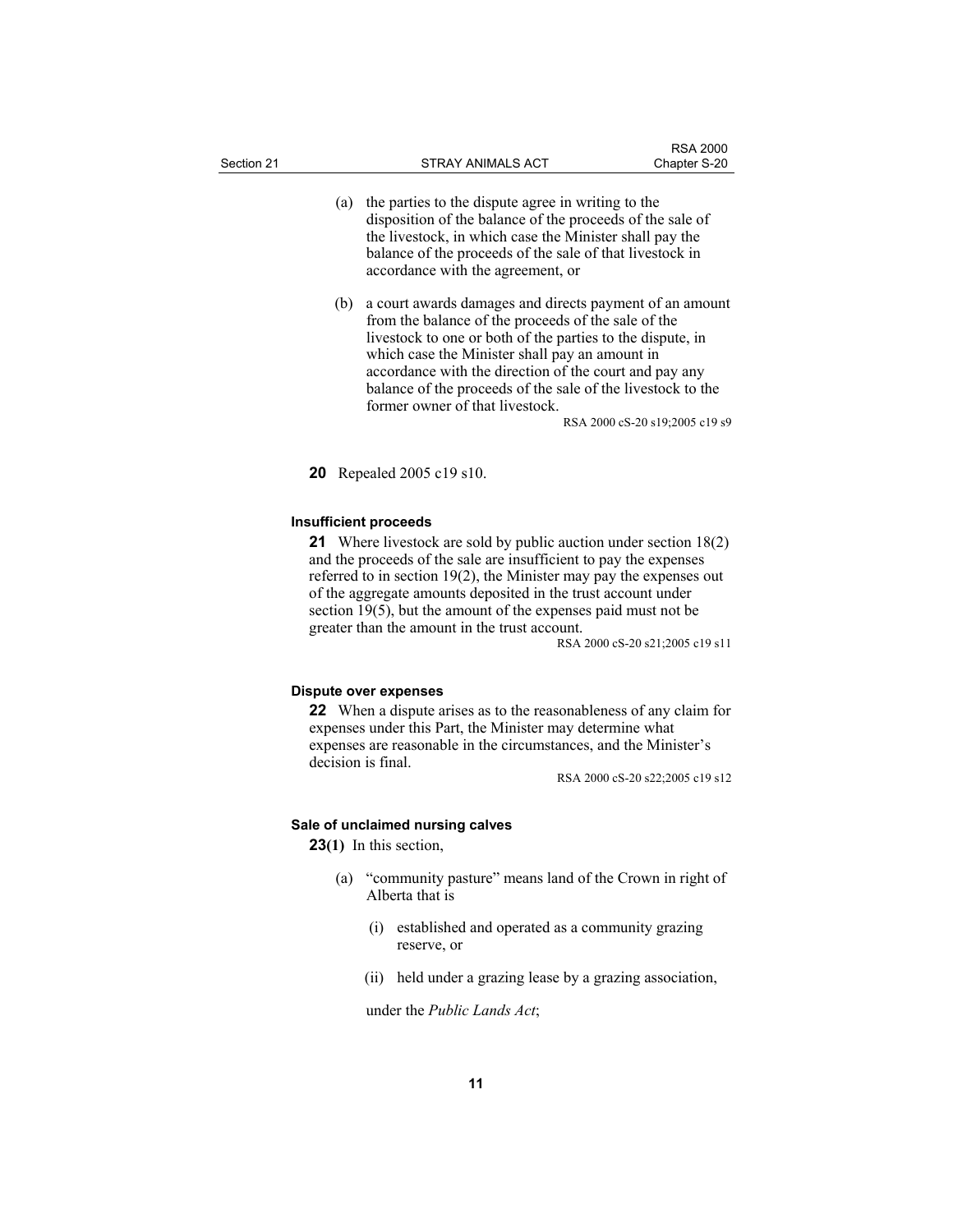(b) "grazing association" means a grazing association incorporated under the *Societies Act* or the *Co-operative Associations Act* or incorporated, continued or registered under the *Cooperatives Act*.

**(2)** Notwithstanding any other provision of this Act, if a nursing calf is found on a community pasture during roundup and an inspector is satisfied that the owner of the calf cannot readily be determined, the inspector may, as soon as possible, sell the calf by public auction.

**(3)** The net proceeds of the sale under subsection (2) after deducting the expenses of maintaining, transporting and selling the calf shall be paid to the grazing association or other association that utilizes the community pasture on which the calf was found. RSA 2000 cS-20 s23;2001 cC-28.1 s470;2001 c23 s1(19)

## **Part 3 Protection of Property from Dogs and Designated Animals**

#### **Definitions**

**24** In this Part,

- (a) "designated animal" means an animal designated under the regulations under section 26.1;
- (b) "domestic fowl" means any domestic variety of fowl. RSA 2000 cS-20 s24;2005 c19 s14

#### **Right to kill dog**

**25** The owner or the person in actual possession of livestock or domestic fowl or any person authorized by either of them may kill a dog in the act of pursuing, worrying or destroying that livestock or domestic fowl on land owned or occupied by the owner or person in actual possession of that livestock or domestic fowl. RSA 1980 cS-23 s21

#### **Order to kill dog**

**26(1)** When a person believes that any other person owns or has in that other person's possession a dog that within one month before the date of an application under this section has worried, injured or destroyed livestock or domestic fowl outside land owned or occupied by the owner or person in possession of the dog, the person who so believes may apply to the Provincial Court for an order that the dog be killed.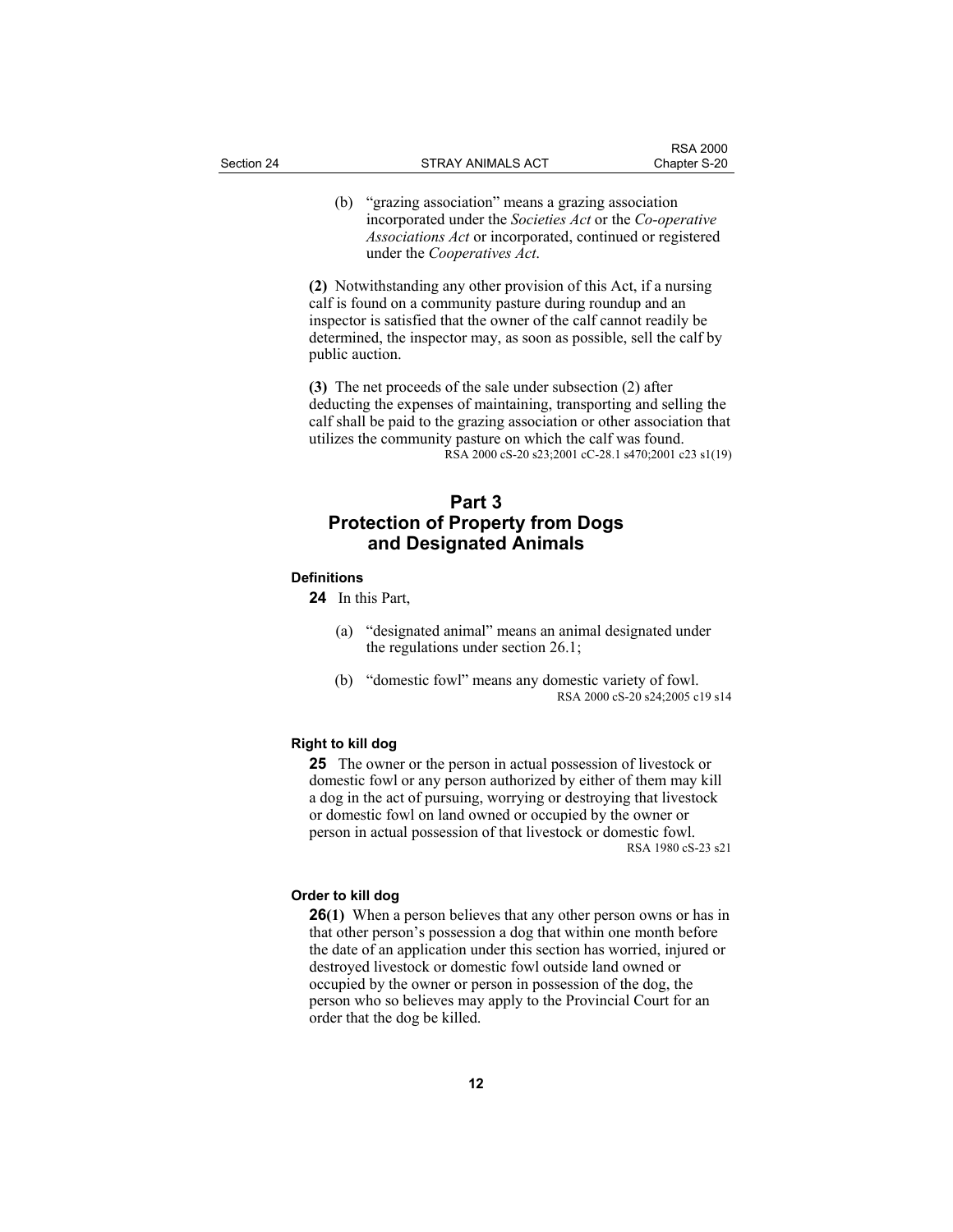**(2)** When the Provincial Court finds that a dog has, within one month before the date of the application under subsection (1), worried, injured or destroyed livestock or domestic fowl outside the land occupied by the owner or person in possession of the dog, the Provincial Court may

- (a) order the dog to be killed, or
- (b) make any other order the Court considers appropriate in the circumstances.

RSA 1980 cS-23 s22

#### **Regulations respecting designated animals**

**26.1** The Lieutenant Governor in Council may make regulations

- (a) designating a species of animal as a designated animal for the purposes of this Part;
- (b) requiring persons who import designated animals into Alberta or keep designated animals in captivity to obtain a registration certificate in respect of that activity from the Minister, and governing the issuing of registration certificates;
- (c) requiring persons who keep designated animals in captivity to confine them, and governing the manner in which designated animals must be confined;
- (d) requiring persons who keep designated animals in captivity to identify them, and governing the manner in which designated animals must be identified;
- (e) authorizing an inspector to
	- (i) enter and inspect any place, other than a private dwelling, for the purpose of ensuring that the regulations under this section are complied with, and
	- (ii) enter any land for the purpose of hunting, trapping, capturing or destroying designated animals that are running at large;
- (f) authorizing an inspector, an owner or occupier of land or a municipal bylaw enforcement officer to hunt, trap, capture or destroy designated animals that are running at large, and governing the circumstances under which and the terms and conditions subject to which those powers may be exercised;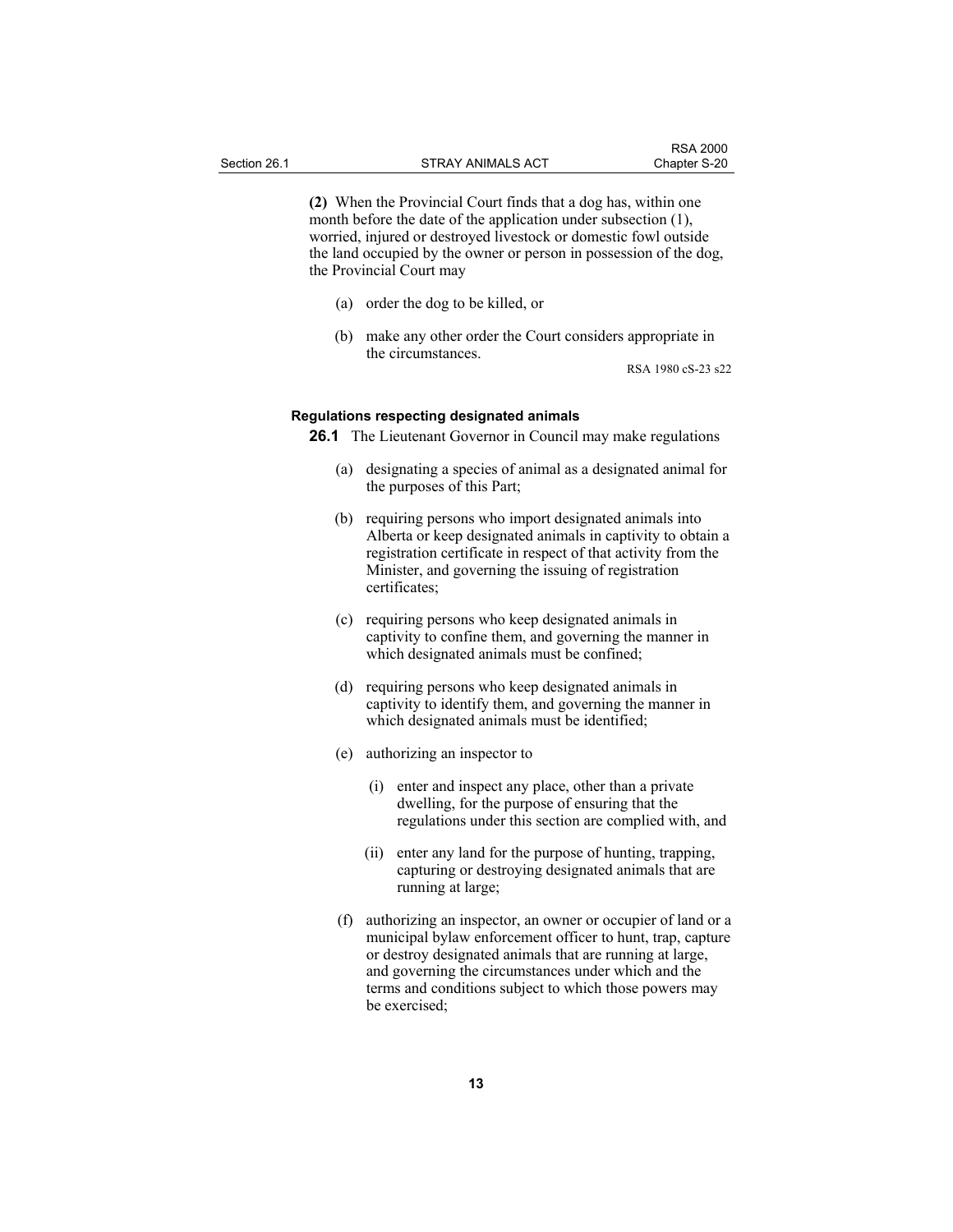- (g) governing the manner in which and the means by which designated animals running at large may be hunted, trapped, captured or destroyed;
- (h) authorizing the Minister to designate an area in Alberta as a control area for the purposes of preventing the destruction by designated animals of land, livestock or other property in the control area;
- (i) authorizing the hunting, trapping, capture or destruction of designated animals in a control area, and governing the circumstances under which and the terms and conditions subject to which those powers may be exercised.

2005 c19 s15

## **Part 4 General Matters**

#### **Self-government**

- **27(1)** The Minister may make regulations
	- (a) respecting the establishment of delegated authorities;
	- (b) delegating to one or more delegated authorities any of the powers, duties or functions of the Minister or of an inspector under this Act or the regulations, except
		- (i) the Minister's power to make regulations under this section or section 36, and
		- (ii) the Minister's powers, duties and functions under section 9;
	- (c) imposing conditions on the delegated powers, duties or functions;
	- (d) limiting the liability of a delegated authority and its employees, agents, directors or officers in an action for negligence with respect to the delegated power, duty or function when the delegated authority and its employees, agents, directors or officers act in good faith pursuant to the delegation, including but not limited to providing that any limitation of liability applicable to an inspector may be made applicable to a delegated authority and its employees, agents, directors or officers when they carry out the inspector's power, duty or function;
	- (e) respecting an appeal from an action or a decision of a delegated authority or its employees, agents, directors or officers;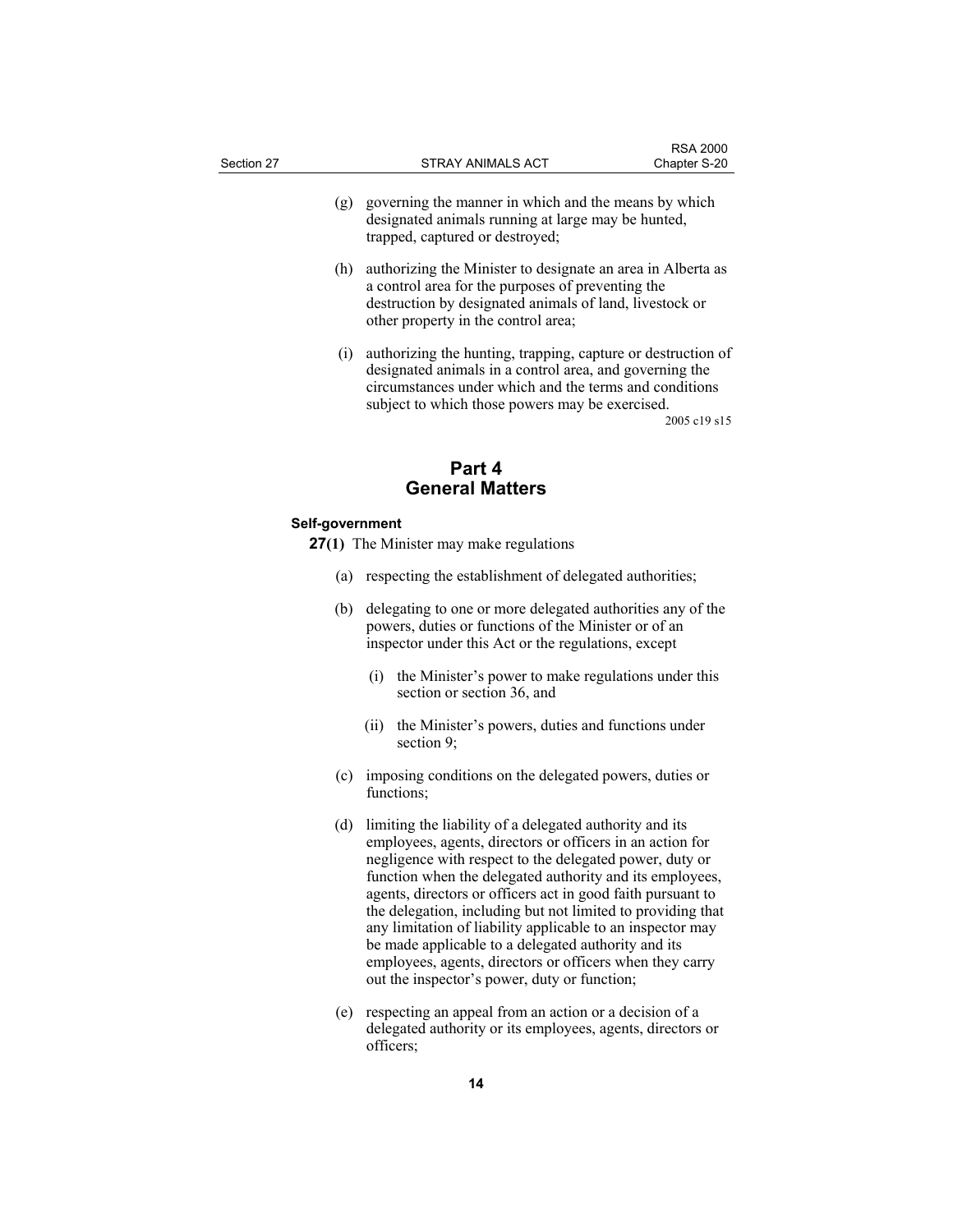| Section 27 | <b>STRAY ANIMALS ACT</b>                                                                                                                                                                                                                                                                                                                                                                                                                                                                                    | <b>RSA 2000</b><br>Chapter S-20 |
|------------|-------------------------------------------------------------------------------------------------------------------------------------------------------------------------------------------------------------------------------------------------------------------------------------------------------------------------------------------------------------------------------------------------------------------------------------------------------------------------------------------------------------|---------------------------------|
| (f)        | authorizing a delegated authority to collect money by the<br>levy of fees and charges with respect to the delegated<br>power, duty or function on persons or classes of persons<br>specified in the regulations, respecting how the fees and<br>charges are to be imposed, collected and accounted for<br>and authorizing the delegated authority to use the money<br>for any purpose related to the operation of the delegated<br>authority in the carrying out of a delegated power, duty or<br>function; |                                 |
| (g)        | respecting the payment of a fee to a delegated authority<br>for the carrying out of a delegated power, duty or<br>function, including payment for reasonable expenses<br>incurred from the trust account under section $19(5)$ ;                                                                                                                                                                                                                                                                            |                                 |
| (h)        | authorizing the delegated authority to collect the proceeds<br>from a public auction and respecting the manner in which<br>those proceeds are to be dealt with by the delegated<br>authority;                                                                                                                                                                                                                                                                                                               |                                 |
| (i)        | authorizing a delegated authority to collect, on behalf of<br>the Crown, any money lawfully due to the Crown under<br>this Act and respecting how the money is to be collected<br>and accounted for and remitted to the Minister;                                                                                                                                                                                                                                                                           |                                 |
| (i.1)      | respecting the manner in which the aggregate amounts<br>deposited in the trust account under section 19(5) must be<br>disposed of when a delegation is revoked;                                                                                                                                                                                                                                                                                                                                             |                                 |
| (j)        | respecting records that a delegated authority is required to<br>maintain;                                                                                                                                                                                                                                                                                                                                                                                                                                   |                                 |
| (k)        | respecting the annual report under section 33;                                                                                                                                                                                                                                                                                                                                                                                                                                                              |                                 |
| (1)        | respecting the confidentiality of information obtained by<br>the delegated authority and its employees, agents,<br>directors or officers while carrying out a delegated power,<br>duty or function;                                                                                                                                                                                                                                                                                                         |                                 |
|            | (m) respecting the inspection of premises where a delegated<br>authority or its employee, agent, director or officer is<br>carrying out a delegated power, duty or function and<br>authorizing the Minister to make copies of any document<br>or other record related to the delegated power, duty or<br>function;                                                                                                                                                                                          |                                 |
|            | (n) respecting the carrying out of an audit of the delegated<br>authority with respect to its delegated powers, duties and<br>functions and authorizing the Minister to charge<br>reasonable costs incurred in carrying out the audit.                                                                                                                                                                                                                                                                      |                                 |

**15**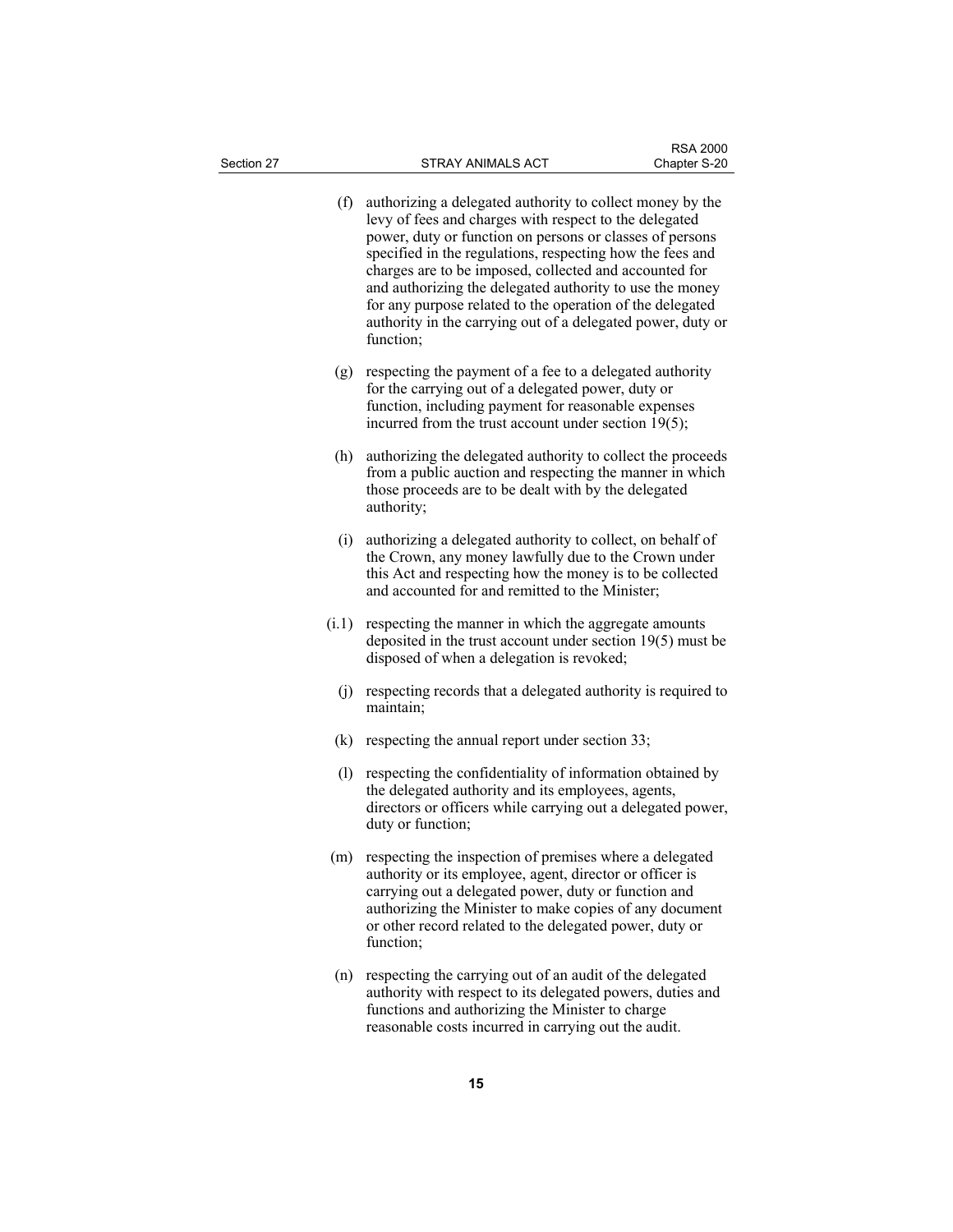**(2)** When a delegation is made under subsection (1),

- (a) a reference in this Act or the regulations to the Minister or to an inspector with respect to delegated powers, duties or functions is to be read as if it were a reference to the delegated authority, and
- (b) a person who is affected by an action taken or a decision made by a delegated authority pursuant to the delegation may appeal the action or decision in accordance with the regulations under subsection (1).

**(3)** Notwithstanding the *Financial Administration Act*, any money collected by a delegated authority pursuant to subsection  $(1)(f)$  or (g) or section 32 belongs to the delegated authority.

**(4)** If the regulations establish a maximum amount of a fee that a delegated authority may charge for providing a service, the delegated authority may not charge or collect a fee that is greater than that maximum amount.

RSA 2000 cS-20 s27;2005 c19 s16

#### **Rules**

**28(1)** A delegated authority may make rules

- (a) respecting the carrying out of a delegated power, duty or function;
- (b) delegating to the employees or agents of the delegated authority and, in the case of a corporation, to its employees, agents, directors or officers, the carrying out of a delegated power, duty or function, except the power to make rules under this subsection.

**(2)** A rule made under subsection (1) is not in force until it is approved by the Minister.

**(3)** The *Regulations Act* does not apply to a rule made under this section.

1998 c1 s4

#### **Not Crown agent**

**29** With respect to a delegation, a delegated authority and its employees, agents, directors or officers are not agents of the Crown.

1998 c1 s4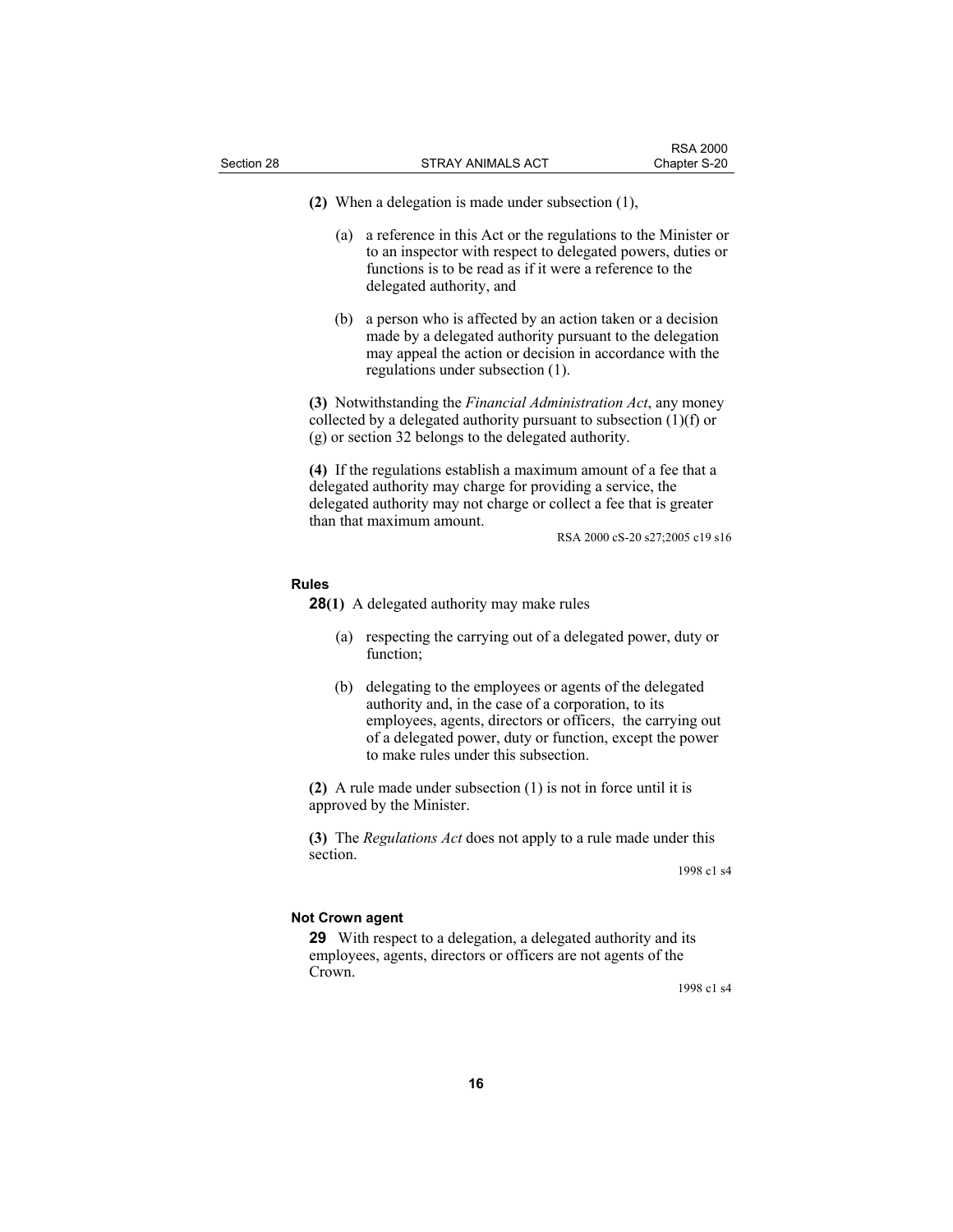#### **Financial Administration Act not applicable**

**30** The *Financial Administration Act* does not apply to a delegated authority with respect to a delegated power, duty or function.

1998 c1 s4

#### **Business Corporations Act, s122(4)**

**31** Section 122(4) of the *Business Corporations Act* does not apply to a corporation that is a delegated authority in respect of the carrying out of a power, duty or function under this Act.

1998 c1 s4

#### **Collections**

**32** A fee or charge levied pursuant to the regulations under section 27(1)(f) is recoverable by the delegated authority as a debt due to the delegated authority.

1998 c1 s4

#### **Reports**

**33(1)** A delegated authority shall, after the end of its fiscal year, prepare and submit to the Minister an annual report with respect to its powers, duties and functions under this Act.

**(2)** The annual report must include a general summary of the delegated authority's policies and activities in that year, any rules made under section 28 in that year and a financial report that includes an audited financial statement.

**(3)** The Minister shall lay a copy of the annual report before the Legislative Assembly if it is then sitting, and if it is not then sitting, within 15 days after the commencement of the next sitting.

**(4)** A delegated authority shall on the written request of the Minister provide the Minister with other reports as specified by the Minister in the request.

1998 c1 s4

#### **Forms**

**34** A delegated authority may establish and use forms other than those prescribed by regulation.

1998 c1 s4

#### **Regulations**

**35** The Lieutenant Governor in Council may make regulations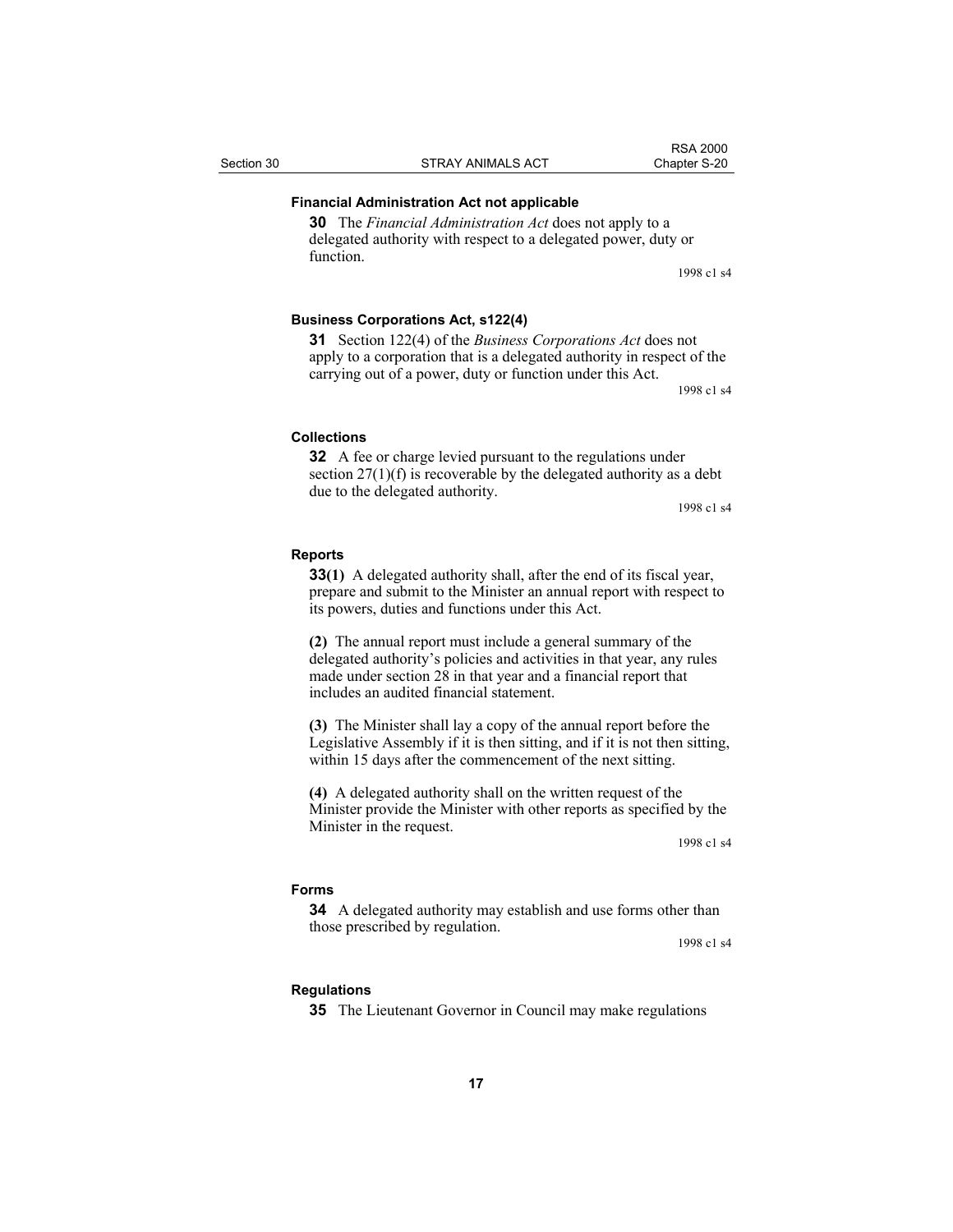| Section 36    |     | STRAY ANIMALS ACT                                                                                                                                                    | <b>RSA 2000</b><br>Chapter S-20 |
|---------------|-----|----------------------------------------------------------------------------------------------------------------------------------------------------------------------|---------------------------------|
|               | (a) | governing the application by persons for payment of<br>expenses referred to in section 21;                                                                           |                                 |
|               | (b) | governing the method and manner in which livestock is to<br>be captured, confined, transported and sold under this Act;                                              |                                 |
|               | (c) | authorizing the Minister to prescribe forms for the<br>purposes of this Act and the regulations;                                                                     |                                 |
|               | (d) | defining livestock for the purposes of this Act;                                                                                                                     |                                 |
|               | (e) | respecting applications for licences and the issuing of<br>licences;                                                                                                 |                                 |
|               | (f) | respecting fees for licences;                                                                                                                                        |                                 |
|               | (g) | respecting the manner in which horses may be captured<br>pursuant to a licence and the manner in which those<br>horses may be confined, transported and disposed of. | RSA 2000 cS-20 s35;2005 c19 s17 |
| <b>Tariff</b> |     |                                                                                                                                                                      |                                 |

**36** The Minister may make regulations prescribing a tariff of expenses that may be charged by a person for the capture, maintenance, transportation and confinement of livestock under this Act.

1989 c17 s25

#### **Livestock straying on highway**

**37(1)** No person shall permit or allow any livestock owned by the person or in the person's possession to trespass on land owned by another person.

**(2)** No person shall permit or allow any livestock owned by the person or in the person's possession to be on a highway unless it is in the person's or another person's direct and continuous charge and the person or that other person is competent to control the livestock.

**(3)** Subsection (2) does not apply to a highway, other than a provincial highway under the *Highways Development and Protection Act*,

- (a) within the boundaries of land in an Indian reserve, or
- (b) within the boundaries of land
	- (i) held under a grazing lease or a grazing permit under the *Public Lands Act*,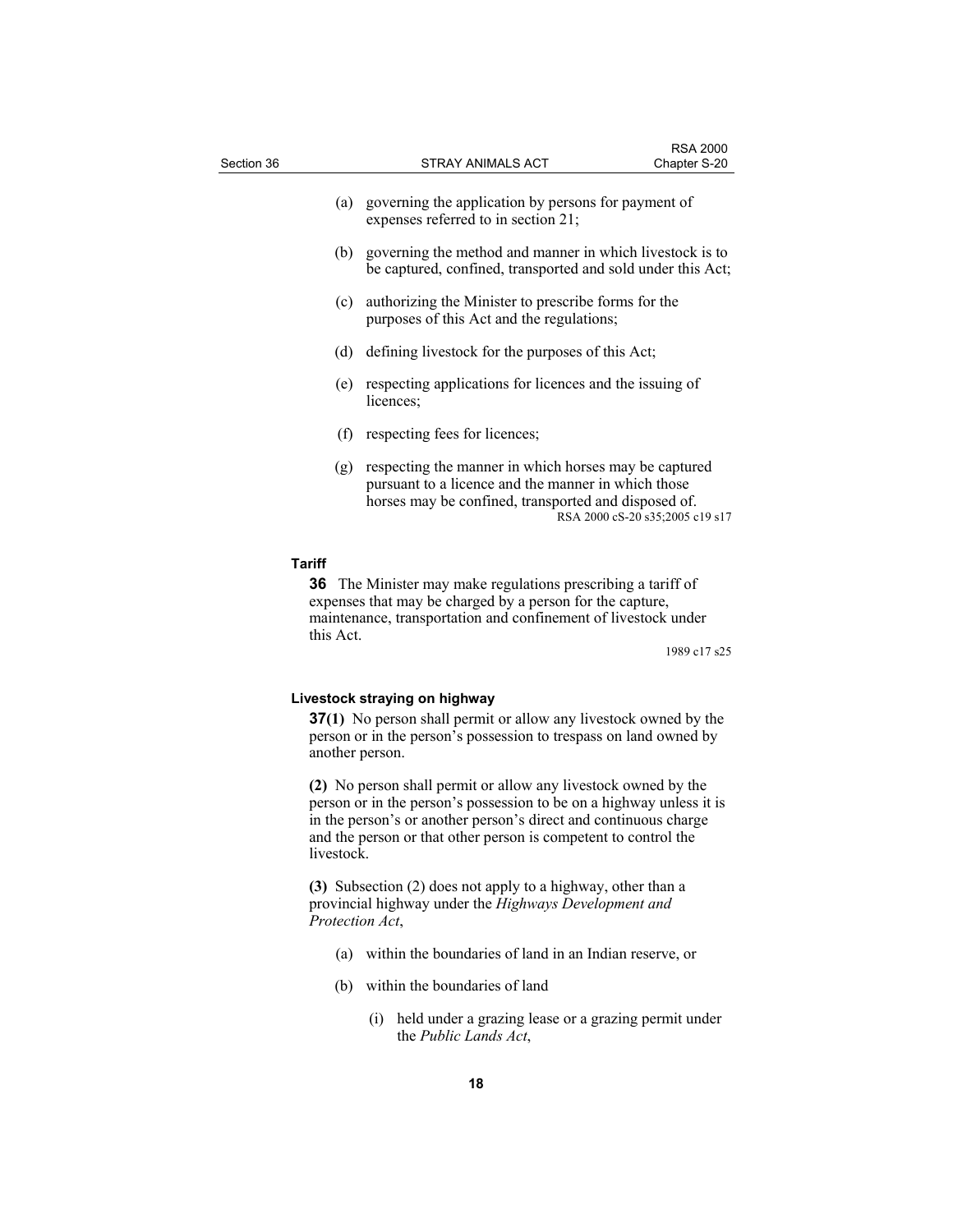| Section 38 |                                                        | <b>STRAY ANIMALS ACT</b>                                                                                                                                                                                                                                                                     | <b>RSA 2000</b><br>Chapter S-20 |
|------------|--------------------------------------------------------|----------------------------------------------------------------------------------------------------------------------------------------------------------------------------------------------------------------------------------------------------------------------------------------------|---------------------------------|
|            | (ii)                                                   | established and operated as a community grazing<br>reserve under the <i>Public Lands Act</i> ,                                                                                                                                                                                               |                                 |
|            | (111)                                                  | designated for grazing use under the Forest Reserves<br>Act, or                                                                                                                                                                                                                              |                                 |
|            | (iv)                                                   | designated for grazing use by a municipal authority<br>within the meaning of the <i>Municipal Government</i><br>Act.                                                                                                                                                                         |                                 |
|            |                                                        | (4) A person who contravenes this section is guilty of an offence<br>and liable to a fine of not more than \$2000.<br>RSA 2000 cS-20 s37;2004 cH-8.5 s74;2005 c19 s18                                                                                                                        |                                 |
|            | <b>Civil liability unaffected</b><br>not been enacted. | <b>38</b> Nothing in section 37 imposes any civil liability for damages<br>on the owner or person in control of livestock that is on a highway<br>contrary to that section and any question of liability for damages<br>arising in a civil action shall be determined as if that section had |                                 |
|            |                                                        |                                                                                                                                                                                                                                                                                              | RSA 1980 cS-23 s25              |

#### **Offence and penalty**

**39** A person who

- (a) opens and fails to close a gate, or
- (b) tampers with, damages or destroys a gate or fence,

as a result of which livestock escape, is guilty of an offence and liable to a fine of not more than \$5000.

RSA 1980 cS-23 s26;1998 c2 s9

**40** Repealed 2005 c19 s19.

#### **Offence**

**41** A person who contravenes section 9(7) or a regulation under section 35(g) is guilty of an offence and liable to a fine of not more than \$5000.

1993 c25 s5

#### **General penalty**

**42** A person who contravenes this Act or the regulations is guilty of an offence and liable to a fine of not more than \$2000. RSA 1980 cS-23 s27;1998 c2 s9